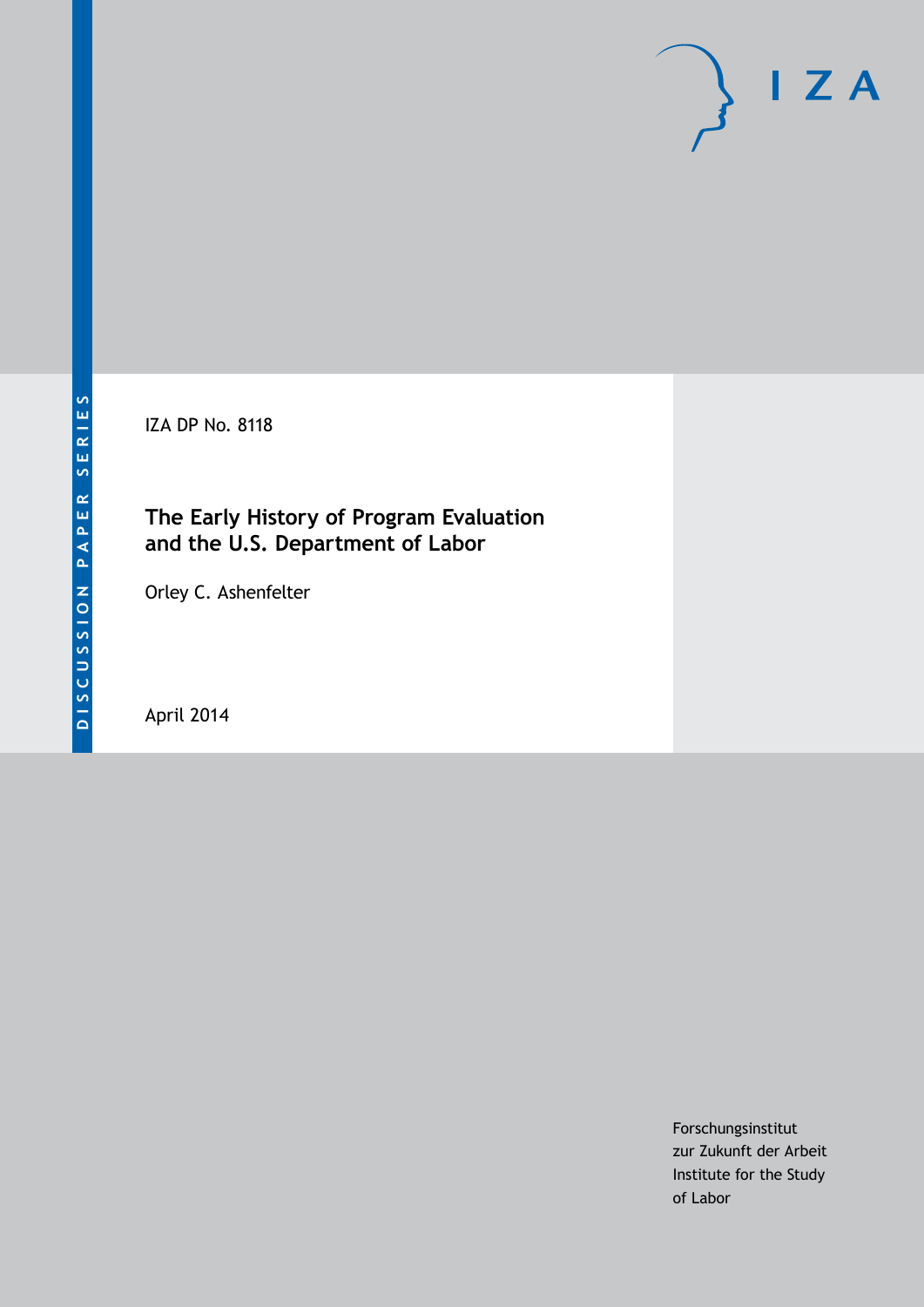# **The Early History of Program Evaluation and the U.S. Department of Labor**

**Orley C. Ashenfelter**

*Princeton University and IZA*

### Discussion Paper No. 8118 April 2014

IZA

P.O. Box 7240 53072 Bonn Germany

Phone: +49-228-3894-0 Fax: +49-228-3894-180 E-mail: [iza@iza.org](mailto:iza@iza.org)

Any opinions expressed here are those of the author(s) and not those of IZA. Research published in this series may include views on policy, but the institute itself takes no institutional policy positions. The IZA research network is committed to the IZA Guiding Principles of Research Integrity.

The Institute for the Study of Labor (IZA) in Bonn is a local and virtual international research center and a place of communication between science, politics and business. IZA is an independent nonprofit organization supported by Deutsche Post Foundation. The center is associated with the University of Bonn and offers a stimulating research environment through its international network, workshops and conferences, data service, project support, research visits and doctoral program. IZA engages in (i) original and internationally competitive research in all fields of labor economics, (ii) development of policy concepts, and (iii) dissemination of research results and concepts to the interested public.

<span id="page-1-0"></span>IZA Discussion Papers often represent preliminary work and are circulated to encourage discussion. Citation of such a paper should account for its provisional character. A revised version may be available directly from the author.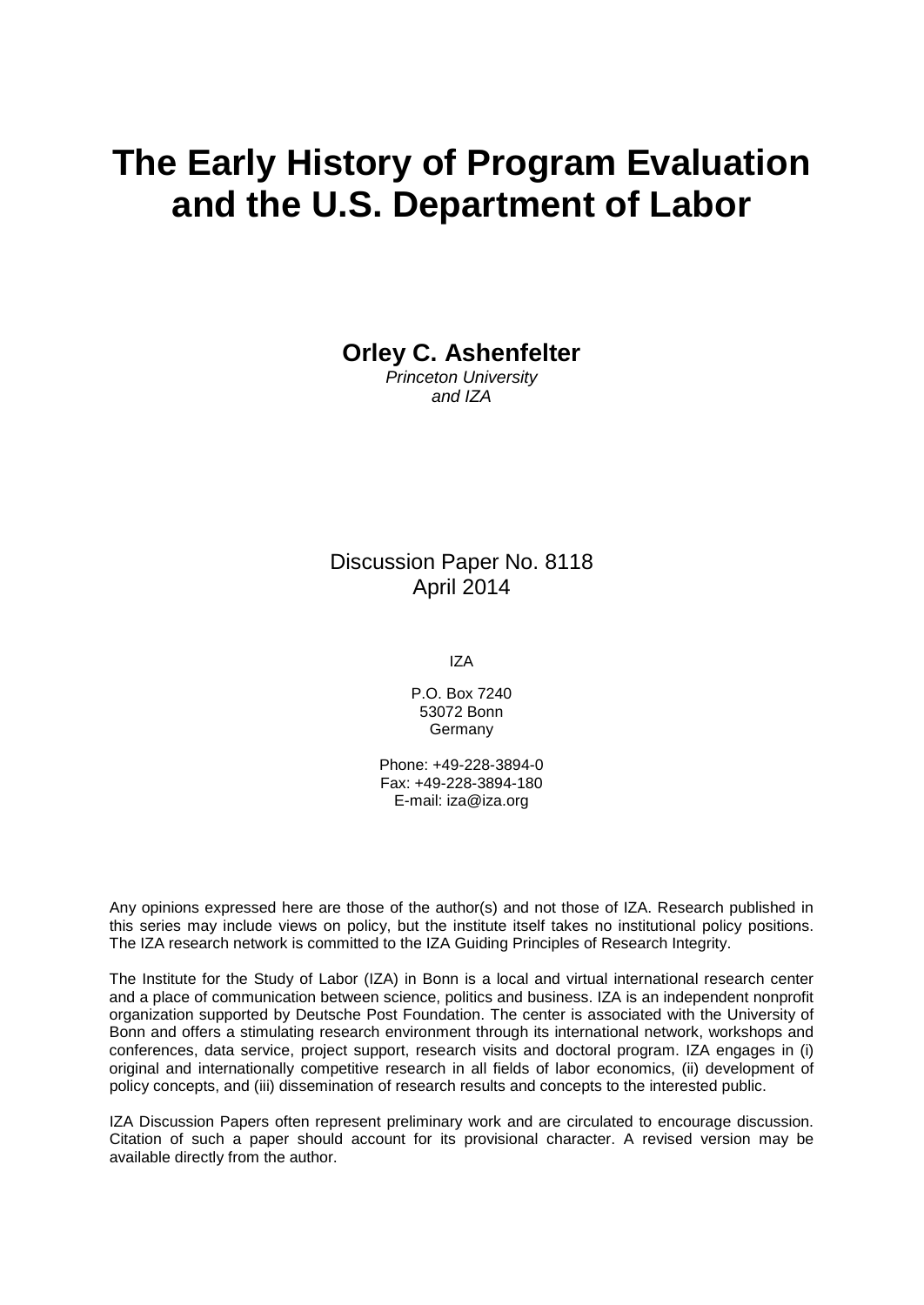IZA Discussion Paper No. 8118 April 2014

# **ABSTRACT**

# **The Early History of Program Evaluation and the U.S. Department of Labor[\\*](#page-1-0)**

This paper contains a review of the early history of program evaluation research at the US Department of Labor. Some broad lessons for successful evaluation research are summarized.

JEL Classification: B4, C21, J8

Keywords: program evaluation, training programs, active labor market programs

Corresponding author:

Orley C. Ashenfelter Industrial Relations Section Firestone Library Princeton University Princeton, NJ 08544-2098 USA E-mail: [c6789@princeton.edu](mailto:c6789@princeton.edu)

\* Orley C. Ashenfelter is the Joseph Douglas Green 1895 Professor of Economics at Princeton University and a former Director of the Office of Evaluation of the U.S. Department of Labor. These comments were prepared on the occasion of the 100th anniversary of the U.S. Department of Labor.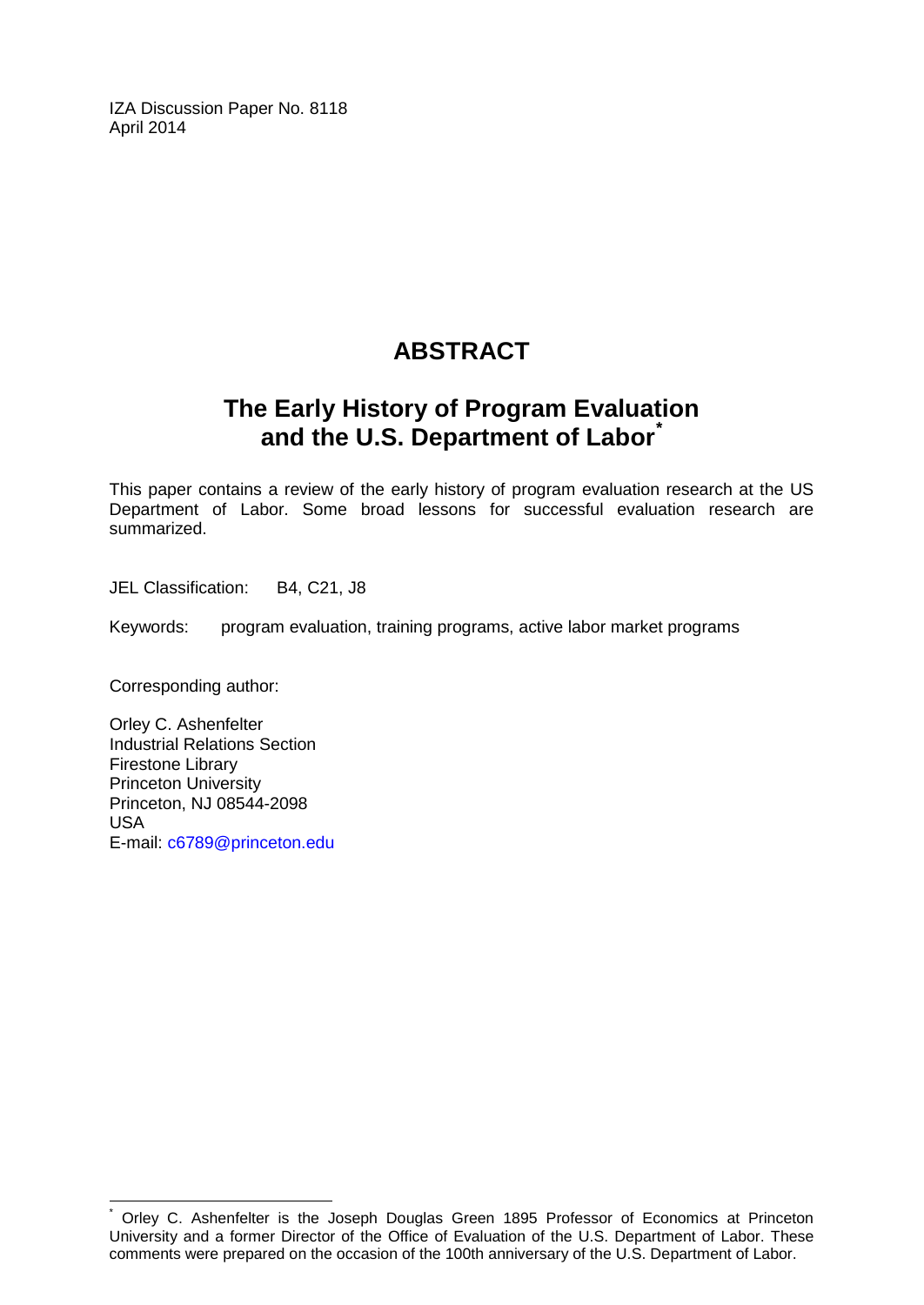My contact with the Department of Labor began more than 40 years ago, so it is a little alarming to consider that the Department is merely 100 years old! These remarks are addressed to those early days in the history of program evaluation 40 years ago, days that were both challenging and, in retrospect, more influential than anyone in the Department imagined.

#### **The Early Evaluation of Training Programs**

In 1971 and 1972, Washington, D.C., was a hotbed of discussion on the effectiveness of government programs that had been implemented in the "war on poverty" and in response to riots in Washington and elsewhere in the late 1960s. One of the most controversial programs was called the Manpower Development and Training Act (MDTA), and its evaluation provided my introduction to the extraordinarily difficult problems of inference in the evaluation of social programs. The MDTA, like dozens of programs in the United States and Europe, was intended to reduce structural unemployment and, in doing so, to increase the incomes of those who participated. The question many people asked: Did the program do this?

To my astonishment, in early 1972 I was offered a civil service position in the U.S. Department of Labor in which I was to direct an Office of Evaluation whose sole purpose was to ask and answer this and some related questions. The experience was quite exhilarating. Much to my surprise, the office was left to do its work without political interference, and it continued to survive for another 10 years, although in a much-reduced capacity as time passed.

There are three reasons why program evaluation is so difficult, and as shorthand I will refer to these as problems of 1) data collection (data), 2) exogeneity of treatment (exogeneity), and 3) existence of treatment (existence). The appraisal of the MDTA program raised them all, but what made this particular program evaluation of interest was that the "data" problem had, in part, been solved. It is difficult today to appreciate the enormity of this breakthrough, and maybe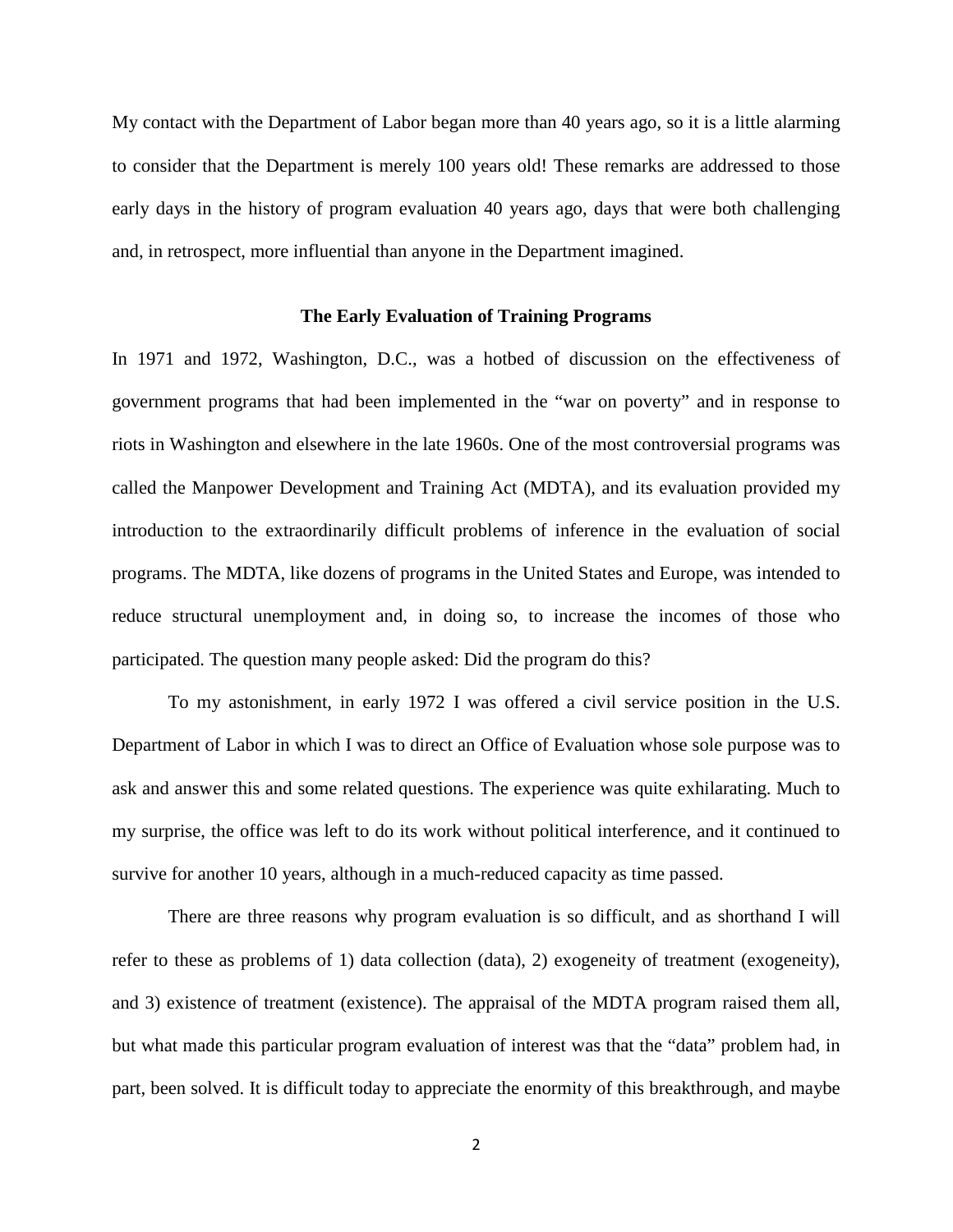only those who lived with the social sciences in this early period can appreciate it. What had been created, and could be used for the evaluation of the program, was a full-scale longitudinal data set on each individual who was part of it.

Let me explain just how we coped with each of the problems of evaluation I have noted in our struggle to understand the effect of this program on its participants and the labor market.

#### **Data**

One of the key problems in labor economics is that we cannot explain much of the difference in individual outcomes in the labor market. This heterogeneity is extremely well documented in labor markets, but it is now widely understood to be the case even in financial and product markets. We may know that the average person with a university degree earns more than the average person without such a degree, but much variability remains unexplained within each group. The result is that to test the effect of any program on earnings or unemployment we must have large samples of data, and typically because of the problem of "exogeneity" we also need data that cover the program members before and after they entered the program. These are called "longitudinal" data.

There are two ways to obtain data. You can collect it yourself (I have done this, it is certainly the hard way to go!), or you can find a way to take advantage of data produced by others, perhaps even data produced for another purpose. In this case we actually obtained data from two separate governmental sources and linked them together. One source included the program records on those people who had entered the training program that were maintained by the Department of Labor, and the other source was the federal Social Security data collected for all workers on a quarterly basis. It was this remarkable data set that put in motion an extremely sophisticated effort to solve the other problems I noted above, an effort that continues today.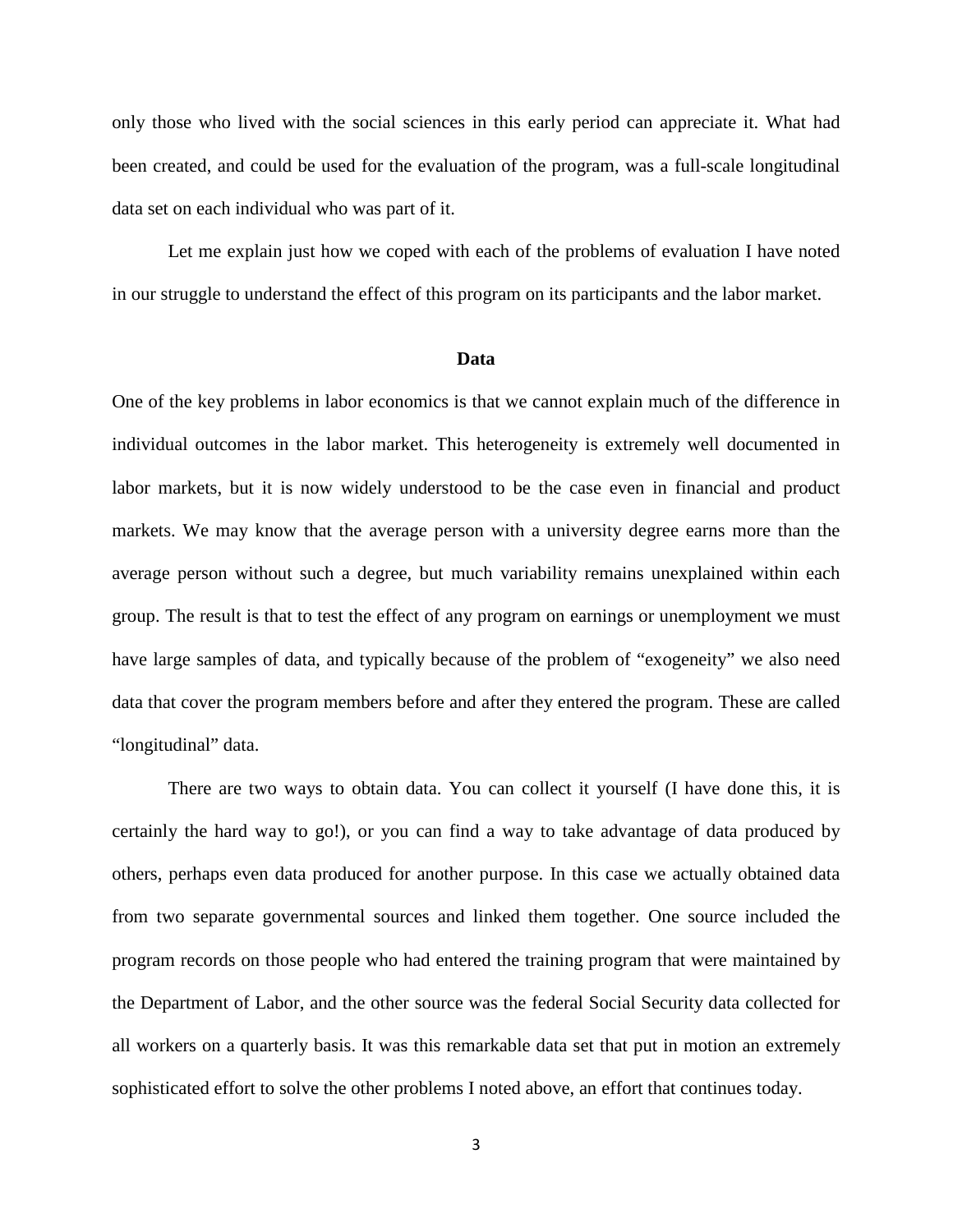#### **Exogeneity**

Of course, knowing the employment and earnings history of the program participants does not solve the key problem of inference. To what are we to compare this experience? If the program had been operated with random assignment (in subsequent years some programs were operated in this way because of what we learned), we could simply compare those assigned to treatment with those not assigned. But this was not possible. Instead we used a comparison with a random sample of the overall population of workers.

The key thing learned from this comparison was that the program participants had lower earnings, both before and after the program, than the comparison group. This automatically made it clear that the analysis would not meet the highest standards for credibility. This also suggested that the participants should be compared with themselves instead of with the comparison group alone, and with longitudinal data that is precisely what was possible.

To control for overall changes in the labor market, however, it was critical to also have a second benchmark, and the comparison group provided just that. In short, the difference from the pre to the post period in earnings for the treatment group could be compared against the difference from the pre to the post period for the comparison group. This is the origin of the "difference-in-differences" method that has come to dominate discussions in labor economics and, in fact, is found in much of the empirical study of economics more generally.

There are, in fact, two ironic features about the widespread adoption of the difference-indifferences approach to the evaluation of programs in economics more generally. First, a key reason why this procedure was so attractive to a bureaucrat in Washington, D.C., was that it was a transparent method that did not require elaborate explanation and was therefore an extremely credible way to report the results of what, in fact, was a complicated and difficult study. From a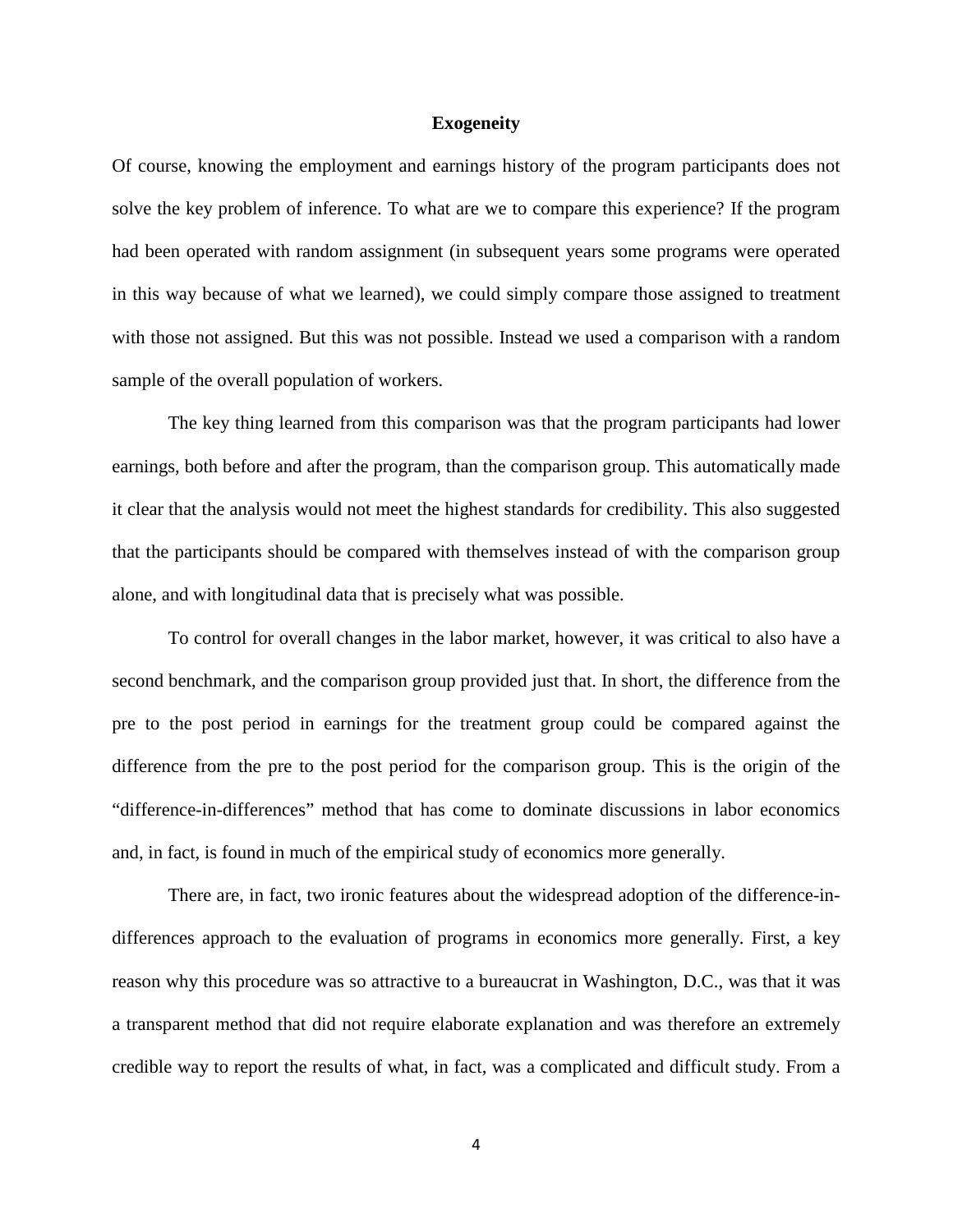technical point of view, a difference-in-differences study controls for fixed effects for individuals, and thus heterogeneity across people, and for fixed effects for time periods, and thus variability over time. It was meant, in short, not to be a method, but instead a way to display the results of a complex data analysis in a transparent and credible fashion.

Second, as it turned out, things were considerably more complicated than this analysis indicated. Because the participants had a pattern of earnings that tended to decline dramatically prior to program entrance, a simple difference-in-differences produced quite dissimilar results depending on what precisely was called the "pre-treatment" period. My own conclusion was that randomization was the only transparent and credible cure for this problem. An early summary of what we learned, and my plea for randomized trials, appeared in a paper I presented at the Industrial Relations Research Association Meetings in 1974.<sup>1</sup> It is hard to appreciate today just how controversial this proposal was.

#### **Existence**

It is often surprising to learn that the mere existence of a program needs to be established empirically. After all, some will ask, surely a law has been passed, or money has been allocated, and doesn't this establish that a program is available? In fact, this problem is much more difficult than it appears at first blush. Consider, for example, training programs. Although the government may subsidize these, and we can surely count up the number of participants, how do we know that the training provided would not have been provided by private employers? When we investigate the effect of a minimum wage on employment, how do we know that the law, in fact,

<span id="page-6-0"></span><sup>&</sup>lt;sup>1</sup> See Ashenfelter 1975a and 1975b; the paper titled "The effect of manpower training on earnings: Preliminary results" was presented at the 27th Annual Meeting of the Industrial Relations Research Association, 1974. See also Robert LaLonde (1986) in which he expressed his influential support for this position, comparing results obtained by using randomized trials with those used by various ingenious comparison groups.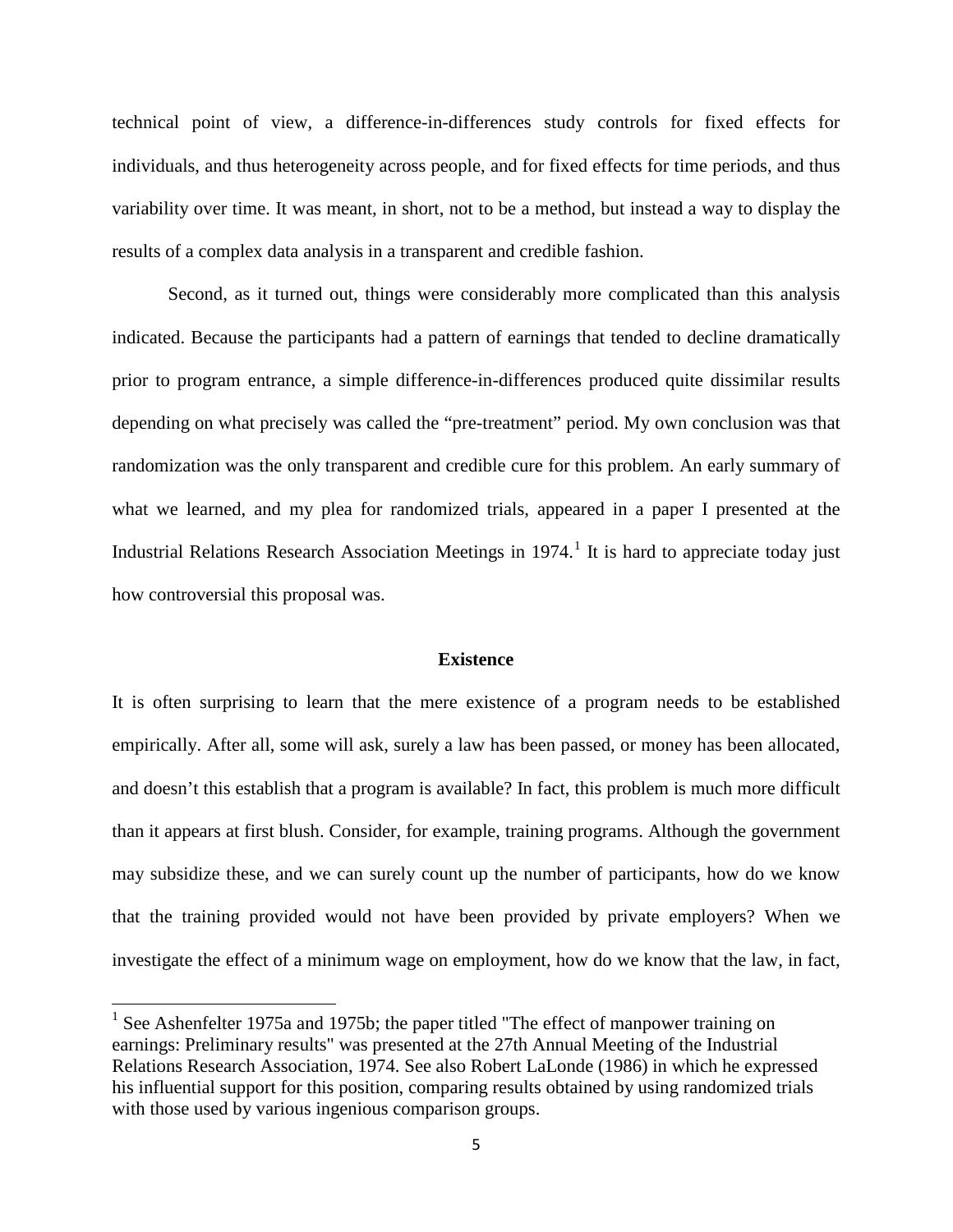changed wages? I think one of the most critical lessons learned from the program evaluation literature is the necessity of first showing that a program exists.

#### **A Word about Theory**

In this discussion I have said nothing about the role of economic theory in the design of natural experiments. As in all sciences, data analysis has two roles: description and hypothesis testing. The early program evaluation literature was aware of the usefulness of scientific theories for suggesting treatments to test in field experiments, just as those who study natural experiments today are often motivated by economic theories. It is no doubt harder to provide sharp tests of economic theories in the field than in the laboratory, but field tests are one step closer to inferences that may be externally valid. Moreover, economists can treat differential treatment effects as something to be explained by an economic theory, not merely as a nuisance.

#### **Some Lessons**

When I first became interested in the credible, transparent evaluation of social programs, very few others shared these interests or carefully thought through the key elements in an evaluation design. Today, it has become commonplace to see literally hundreds of studies<sup>[2](#page-6-0)</sup> that follow the steps many of us stumbled onto—data collection, an empirical appraisal of whether a program exists, and an attempt to define an exogenous treatment—which is now called "evidence-based policy evaluation." Program evaluation has a long history in the Department of Labor, and its spread to many other program areas and countries can be traced directly to those early days in the Department. I hope that similar credible, transparent evaluations will continue to spread to other areas of government behavior and spending that are so ripe for a quantitative appraisal.

 $2^2$  See Card, Kluwe, and Weber 2010 for a summary review of 200 such studies.